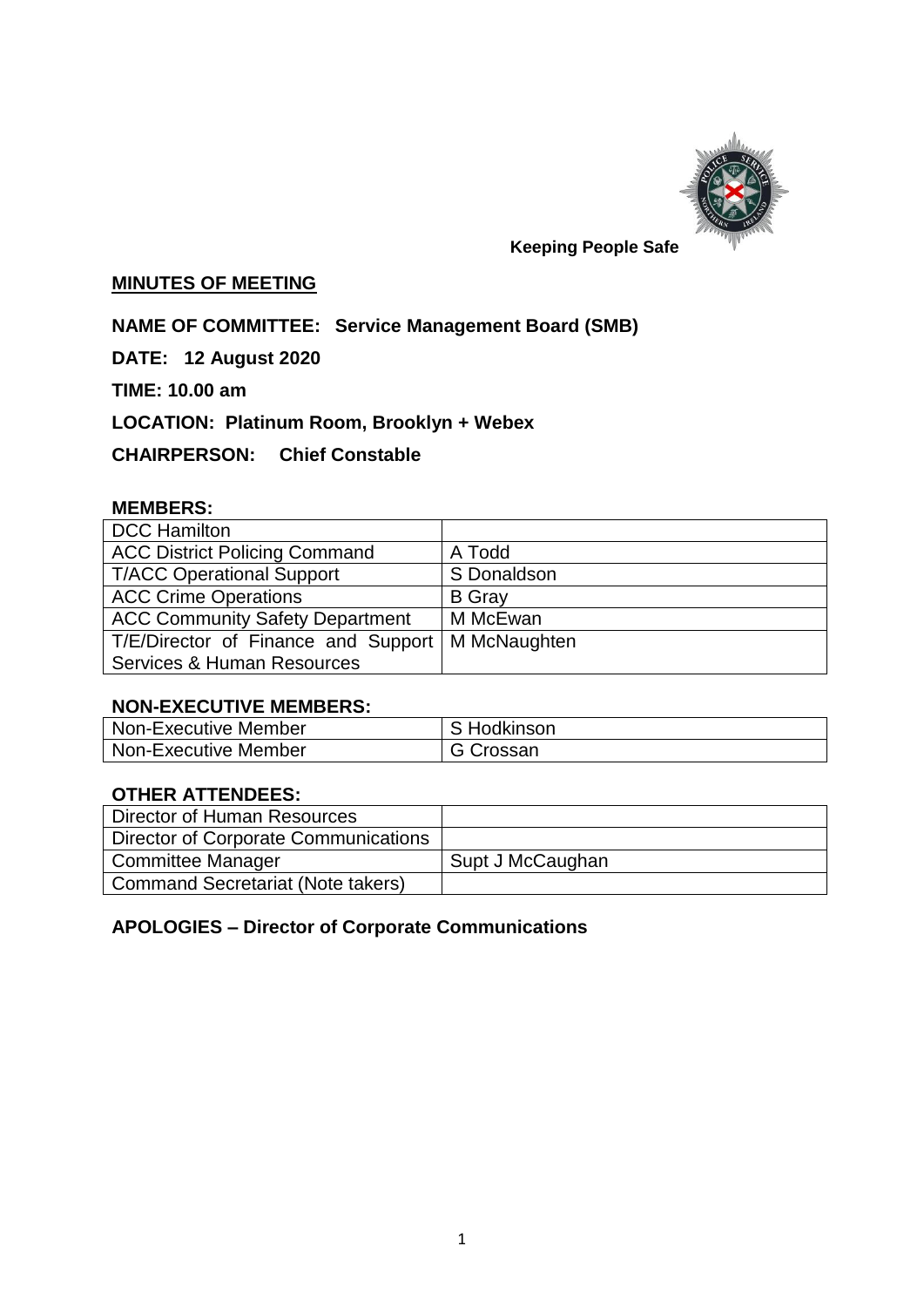# **ACTIONS assigned by the Chair are highlighted in blue text.**

| Item No |                                                                                                                                                                                                                                                                                                                                                          |
|---------|----------------------------------------------------------------------------------------------------------------------------------------------------------------------------------------------------------------------------------------------------------------------------------------------------------------------------------------------------------|
| 1.0     | 113/20 Welcome and Apologies                                                                                                                                                                                                                                                                                                                             |
|         | Apologies were received from the Director of Corporate<br>Communications.                                                                                                                                                                                                                                                                                |
| 2.0     | 114/20 Declaration of Conflict of Interest                                                                                                                                                                                                                                                                                                               |
|         | The Chief Constable stated that as per decision taken at Service<br>Executive Board on 18 January 2017, in line with good corporate<br>governance practice as set out by the NI Audit Office, members and any<br>persons in attendance were to declare any conflict of interest with any<br>items on the agenda, which would be recorded in the minutes. |
|         | The Director of Human Resources advised that item $6 -$ Revised<br>Environmental Allowance would present a conflict of interest to staff<br>members attending the meeting. The Deputy Chief Constable advised<br>that he would present the paper to mitigate this issue.                                                                                 |
| 3.0     | 115/20 Minutes of Previous meetings                                                                                                                                                                                                                                                                                                                      |
|         | The minutes from the meeting on 8 July 2020 were approved<br>subject to minor amendments.                                                                                                                                                                                                                                                                |
| 4.0     | 116/20 Actions Arising from previous meetings                                                                                                                                                                                                                                                                                                            |
|         | The outstanding actions were reviewed and updated and the action<br>register was updated accordingly.                                                                                                                                                                                                                                                    |
| 5.0     | 117/20 Efficiency Strategy                                                                                                                                                                                                                                                                                                                               |
|         | T/E/Director of Finance and Support Services & Human Resources<br>provided members with a summary of the Efficiency Strategy and<br>advised that the primary purpose of the Strategy was to support the<br>Horizon 2025 vision and to drive the efficiency agenda.                                                                                       |
|         | The Deputy Chief Constable outlined some of the key efficiencies that<br>had been undertaken so far and advised that individual projects will be<br>expected to quantify and report on costs and benefits.                                                                                                                                               |
|         | The Chief Constable advised that there was an expectation from<br>stakeholders such as NIPB that PSNI should have a formal Efficiency<br>Strategy and would scrutinise against delivery of the Strategy.                                                                                                                                                 |
|         |                                                                                                                                                                                                                                                                                                                                                          |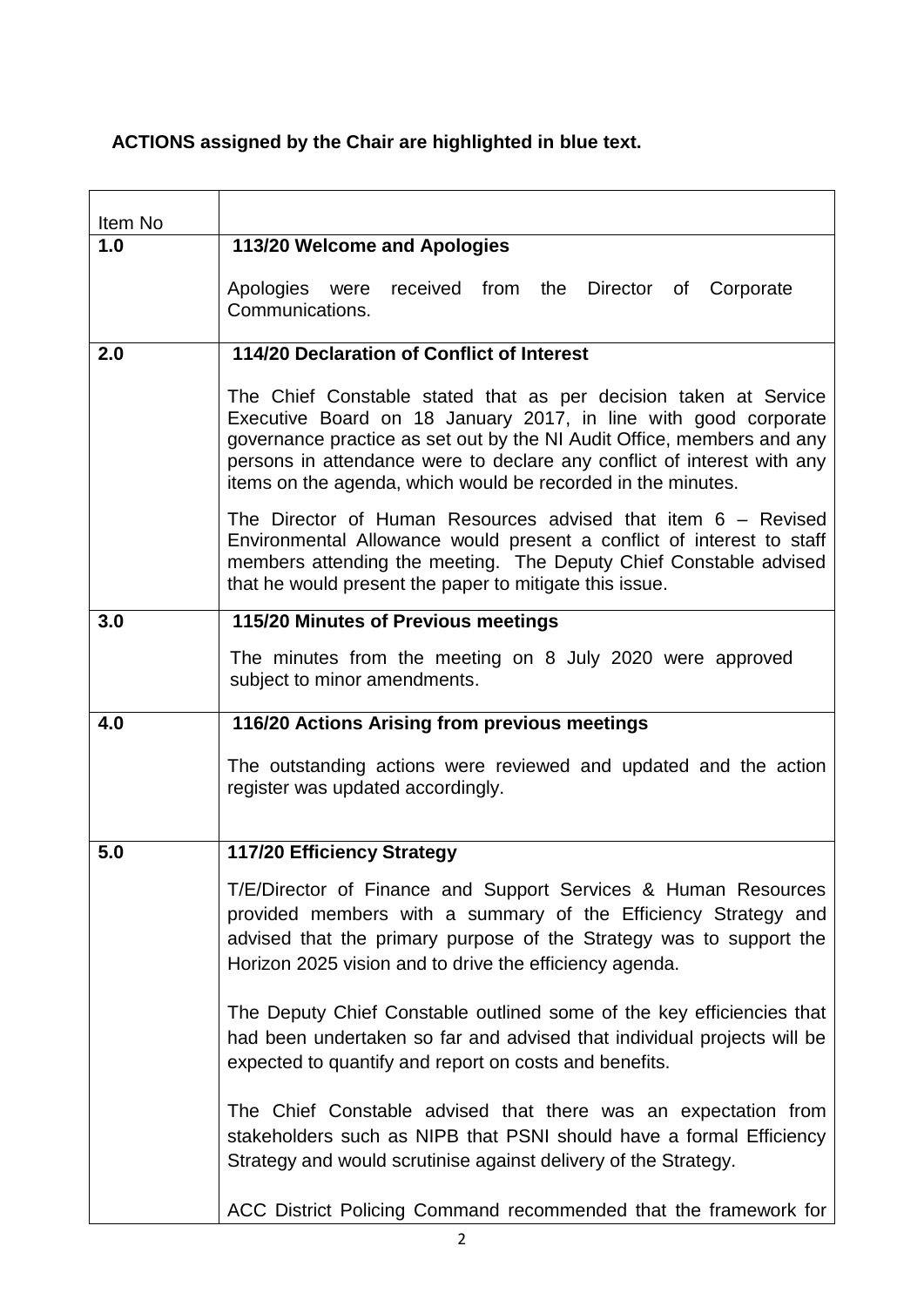|     | the Efficiency Strategy should be based around the three main PEEL  <br>principles.                                                                                                                                                                                                                                          |
|-----|------------------------------------------------------------------------------------------------------------------------------------------------------------------------------------------------------------------------------------------------------------------------------------------------------------------------------|
|     | Action: T/E/Director of Finance and Support Services & Human<br>Resources to revise Efficiency Strategy and bring back to SMB in<br>September 2020 - T/E/Director of Finance and Support Services &<br><b>Human Resources</b>                                                                                                |
| 6.0 | 118/20 Revised Environmental Allowance                                                                                                                                                                                                                                                                                       |
|     | The Deputy Chief Constable introduced the Revised Environmental<br>Allowance and advised members that there were two options to<br>consider:                                                                                                                                                                                 |
|     | 1. Retain the current status quo and continue the current Police<br>Staff Handbook arrangements for paying the REA of £580p.a.                                                                                                                                                                                               |
|     | 2. Increase the rate of REA payable in line with inflation (83.4%) to a<br>value of £1091 p.a.                                                                                                                                                                                                                               |
|     | The Deputy Chief Constable advised that Option 2 had been identified<br>as the preferred option. Members discussed the options and agreed<br>that option 2 should proceed as the business case should be forwarded<br>to DOJ and DOF.                                                                                        |
|     | <b>Decision: Option 2 agreed.</b>                                                                                                                                                                                                                                                                                            |
|     | <b>Action:</b> Business case to be forwarded to DOJ and DOF for approval –<br><b>T/E/Director of Finance and Support Services</b>                                                                                                                                                                                            |
|     | Action: Director of Human Resources to update NIPSA and staff -<br><b>D/Human Resources</b>                                                                                                                                                                                                                                  |
|     | Members availed of a break from 10.55am - 11.05am                                                                                                                                                                                                                                                                            |
| 7.0 | 119/20 People Strategy                                                                                                                                                                                                                                                                                                       |
|     | Director of Human Resources presented the draft People Strategy to<br>seek feedback and approval to share with stakeholders.<br><b>Members</b><br>discussed the five key principles of the People Strategy which had<br>previously been socialised at Your Voice Forum, People & Culture<br>Board and Positive Action Group. |
|     | Members were very supportive of the document but requested more<br>clarity around the appendix and action plan timeframe. The Director of<br>Human Resources advised that the Action Plan should be available to<br>SET members next week and would be shared with SLEF before the<br>next meeting in October.               |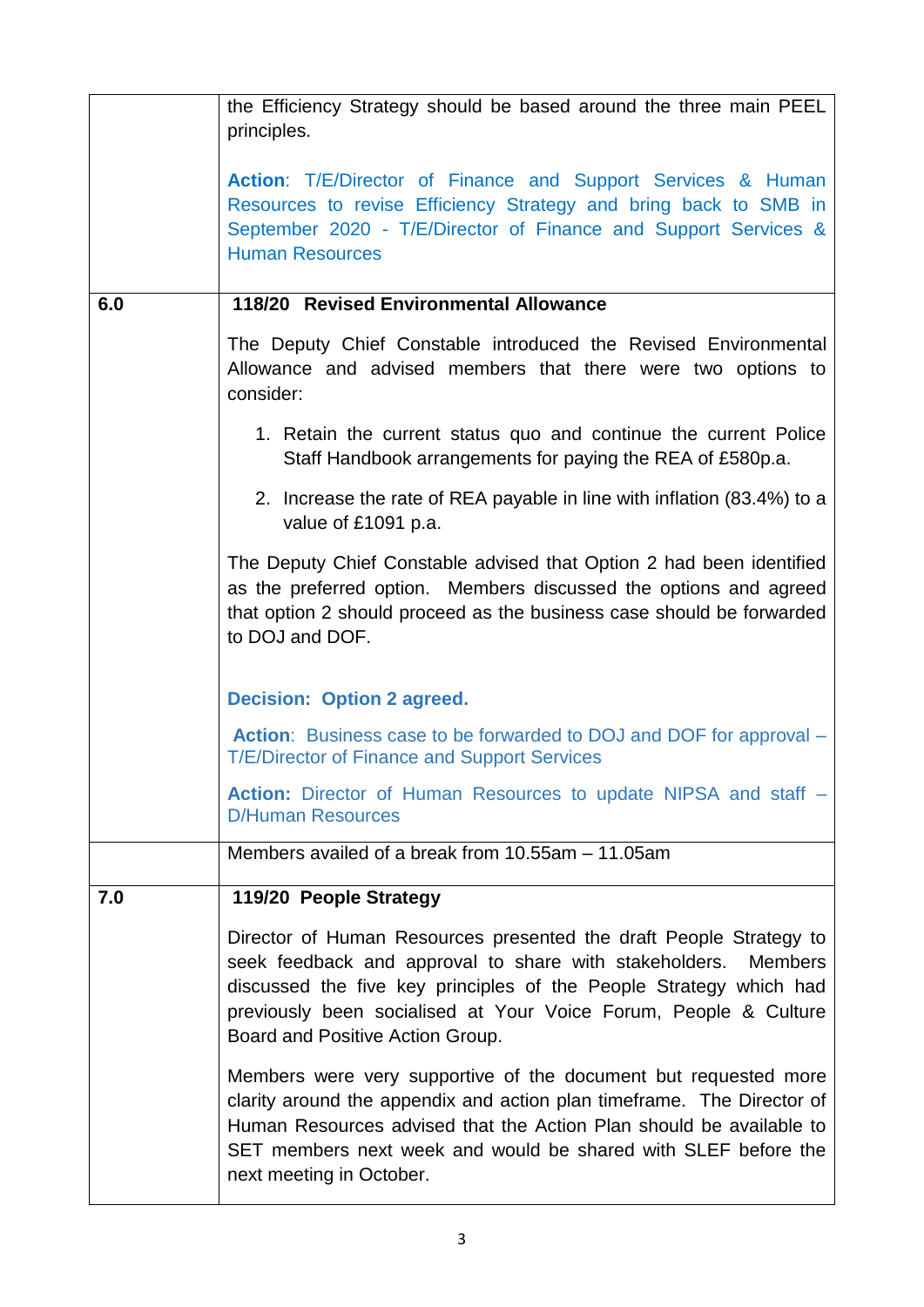|     | Members agreed that the People Strategy should be shared with<br>stakeholders, subject to minor amendments such as removal of the<br>appendix.<br><b>Action:</b> Action plan to be circulated to SET w/c 17 August 2020 and to<br>SLEF before the next meeting in October - Director of Human<br>Resources.<br>Action: Remove appendix reference and draft action plan and forward<br>to NIPB - Director of Human Resources.<br>Action: Plans for launch of People Strategy to be agreed and prioritised<br>- Director of Corporate Communications. |
|-----|-----------------------------------------------------------------------------------------------------------------------------------------------------------------------------------------------------------------------------------------------------------------------------------------------------------------------------------------------------------------------------------------------------------------------------------------------------------------------------------------------------------------------------------------------------|
|     | Head of ICS joined the meeting at 11.30am                                                                                                                                                                                                                                                                                                                                                                                                                                                                                                           |
| 8.0 | 120/20 Digital Strategy (This item was taken out of order after item<br>9)                                                                                                                                                                                                                                                                                                                                                                                                                                                                          |
|     | T/Director of Finance and Support Services & Human Resources briefed<br>members on the Digital Strategy and welcomed the Head of ICS to the<br>meeting to answer questions from members.                                                                                                                                                                                                                                                                                                                                                            |
|     | The Head of ICS advised members that he had received feedback from<br>the Chief Constables office prior to the meeting and would reflect on<br>these recommendations and update the strategy accordingly.                                                                                                                                                                                                                                                                                                                                           |
|     | The Deputy Chief Constable recommended that further links should be<br>made with Horizon 2025 in order to update the corporate language of<br>the Digital Strategy.                                                                                                                                                                                                                                                                                                                                                                                 |
|     | ACC District Policing Command advised that the strategy was good and<br>an asset to the organisation. ACC DPC further recommended that the<br>strategy should focus further on the next steps that were needed and<br>capital planning should be included.                                                                                                                                                                                                                                                                                          |
|     | T/Director of Finance and Support Services & Human Resources<br>recommended that more emphasis should be placed on capital and<br>resource bids within the document.                                                                                                                                                                                                                                                                                                                                                                                |
|     | The Chief Constable suggested that links should be included to National<br>Enabling Programmes and Academia.                                                                                                                                                                                                                                                                                                                                                                                                                                        |
|     | <b>Action:</b> Head of ICS to revise document with regard to suggestions<br>made by CC, DCC, T/Director of FSS&HR and ACC DPC and resubmit<br>to SMB in October 2020 - Head of ICS                                                                                                                                                                                                                                                                                                                                                                  |
|     | <b>Action:</b> Chief Constable asked that Head of Corporate Communications                                                                                                                                                                                                                                                                                                                                                                                                                                                                          |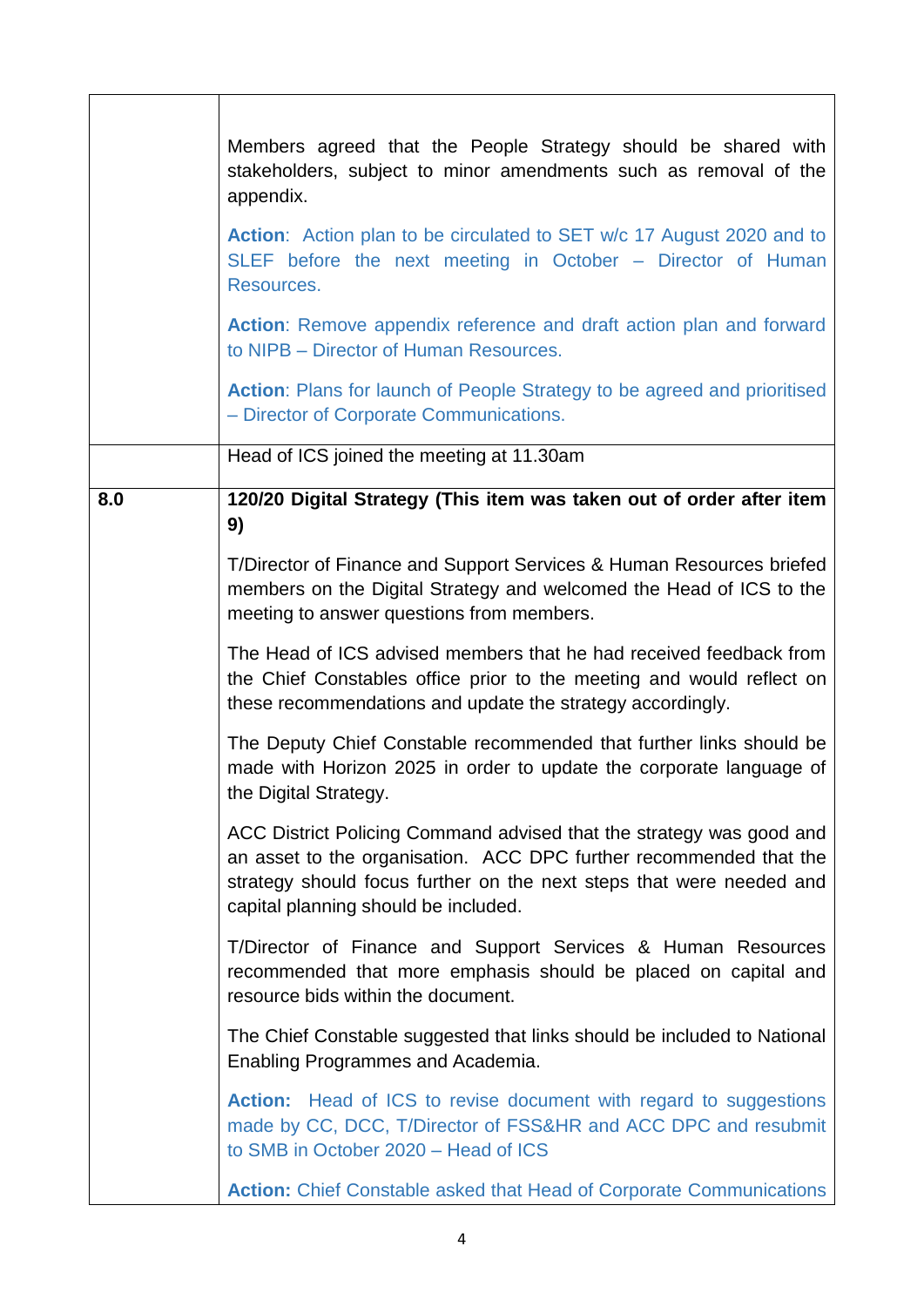|      | and Engagement develop an agreed "house style" and template for all                                                                                                                                                                                                                                                                                                     |
|------|-------------------------------------------------------------------------------------------------------------------------------------------------------------------------------------------------------------------------------------------------------------------------------------------------------------------------------------------------------------------------|
|      | service strategies and related action plans. - Director of Corporate                                                                                                                                                                                                                                                                                                    |
|      | <b>Communications and Engagement</b>                                                                                                                                                                                                                                                                                                                                    |
|      |                                                                                                                                                                                                                                                                                                                                                                         |
| 9.0  | 121/20 - Generic Independent Advisory Group (This item was taken                                                                                                                                                                                                                                                                                                        |
|      | out of order)                                                                                                                                                                                                                                                                                                                                                           |
|      | ACC Community Safety briefed members on the paper, which had<br>previously been circulated. ACC CSD advised members that the<br>Independent Advisory Group (IAG) is to act as a focus group designed<br>to provide consultative feedback to PSNI regarding changes being<br>proposed on potential strategic, tactical and policy decisions being<br>considered by PSNI. |
|      | Members agreed the need for a formal IAG with TOR. The Chief<br>Constable advised further clarity was needed around how the IAG would<br>be used and the benefits.                                                                                                                                                                                                      |
|      | Decision: Paper approved subject to minor adjustments.                                                                                                                                                                                                                                                                                                                  |
|      | Action: ACC CSD to provide further clarity around some of the<br>mechanics of the use of IAG - ACC CSD                                                                                                                                                                                                                                                                  |
|      | <b>Action:</b> ACC CSD to liaise with Corporate Comms Department to agree<br>messaging - ACC CSD                                                                                                                                                                                                                                                                        |
|      | Head of ICS left the meeting at 11.55am                                                                                                                                                                                                                                                                                                                                 |
|      |                                                                                                                                                                                                                                                                                                                                                                         |
| 10.0 | 122/20 - Corporate Risk Register                                                                                                                                                                                                                                                                                                                                        |
|      | The Deputy Chief Constable briefed members on changes to the                                                                                                                                                                                                                                                                                                            |
|      | corporate risk register and recommended that the risk referring to the                                                                                                                                                                                                                                                                                                  |
|      | roof at Seapark be considered for the corporate risk register. Members                                                                                                                                                                                                                                                                                                  |
|      | agreed to the inclusion of this risk.                                                                                                                                                                                                                                                                                                                                   |
|      | The Deputy Chief Constable advised that the residual risk for In Year                                                                                                                                                                                                                                                                                                   |
|      | Funding risk should be reduced from 16 down to 12 due to confirmation                                                                                                                                                                                                                                                                                                   |
|      | of budgets in July.                                                                                                                                                                                                                                                                                                                                                     |
|      | Members discussed the Corporate Risk Register and noted the update.                                                                                                                                                                                                                                                                                                     |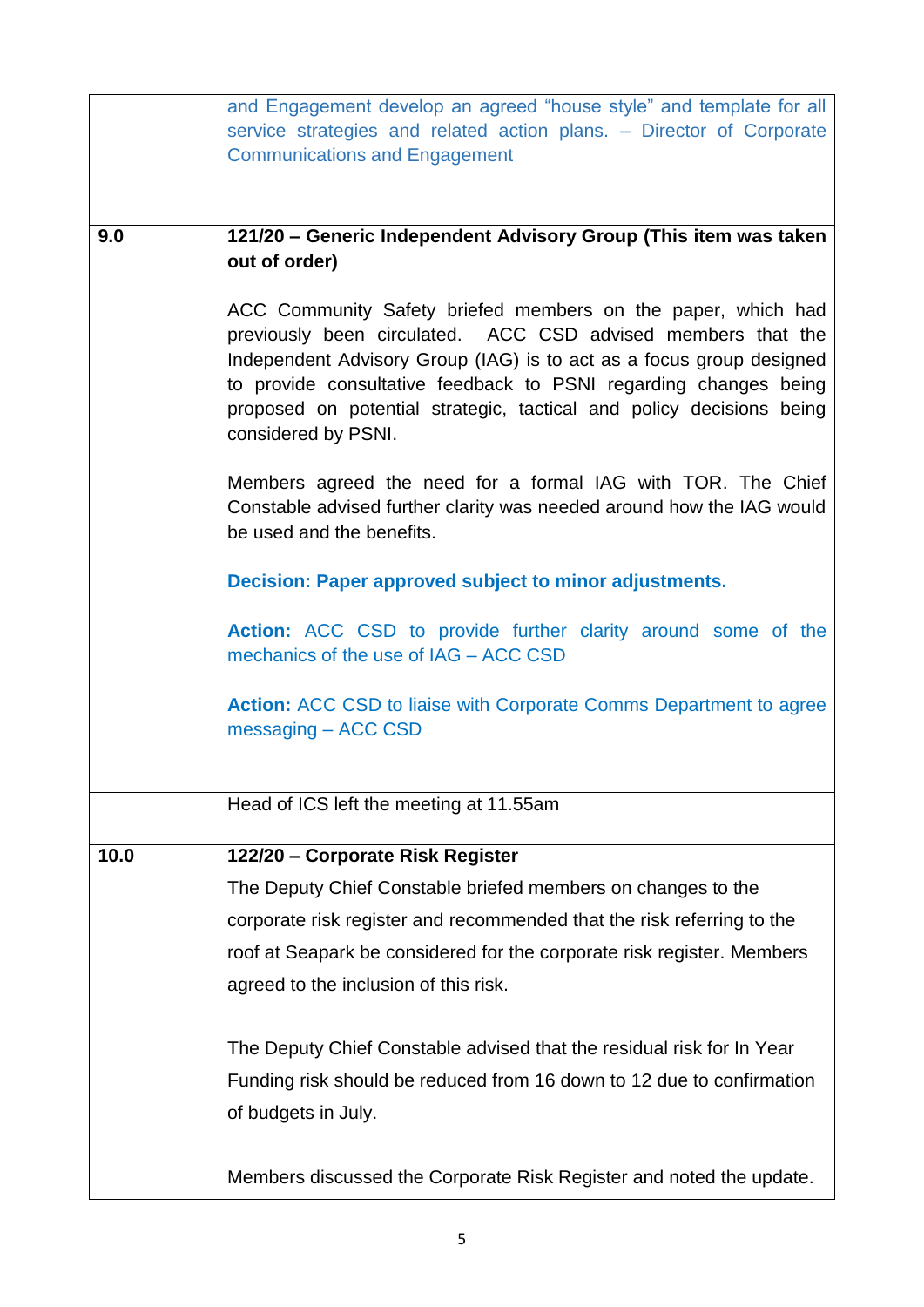|      | <b>Decision: Update Noted.</b>                                                                                           |
|------|--------------------------------------------------------------------------------------------------------------------------|
|      |                                                                                                                          |
|      | Action: Include ongoing building work at Seapark on Risk Register -                                                      |
|      | <b>Deputy Chief Constable</b>                                                                                            |
|      |                                                                                                                          |
| 11.0 | 123/20 - Highlight Reports for Governance Boards                                                                         |
|      | The Deputy Chief Constable briefed members on the highlight reports                                                      |
|      | from Service Performance Board, Service Transformation Board, People                                                     |
|      | & Culture Board and Service Investment Board. Members noted the                                                          |
|      | updates.                                                                                                                 |
|      | <b>Decision: Contents noted.</b>                                                                                         |
| 12.0 | 124/20 - Human Resources Department Update                                                                               |
|      | The Director of Human Resources updated members on the highlight<br>report that was previously circulated.               |
|      | Members' discussions focussed on attendance at assessment centres,<br>Recruitment and the reduction in sickness absence. |
|      |                                                                                                                          |
|      | <b>Decision: Contents noted.</b>                                                                                         |
| 13.0 | 125/20 - Finance Report                                                                                                  |
|      | T/E/Director of Finance and Support Services & Human Resources                                                           |
|      | updated members on the Strategic Financial Report focusing on the                                                        |
|      | spending review and October monitoring.                                                                                  |
|      | T/E/Director of Finance and Support Services & Human Resources                                                           |
|      | advised members that the approaching EU Exit date of 31 December                                                         |
|      | 2020 may have an effect on the budget so would be closely monitored.                                                     |
|      | ACC District Policing enquired on the status of PPE expenditure.                                                         |
|      | T/E/Director of Finance and Support Services & Human Resources                                                           |
|      | advised members that due to Covid 19, this expenditure had been                                                          |
|      | ringfenced by the Department and funded until the end of the financial                                                   |
|      | year. The Deputy Chief Constable informed members that NPCC                                                              |
|      | guidance is that officers should wear face masks whilst in vehicles and                                                  |
|      | attending incidents so stocks of these would need to continue to be                                                      |
|      | increased.                                                                                                               |